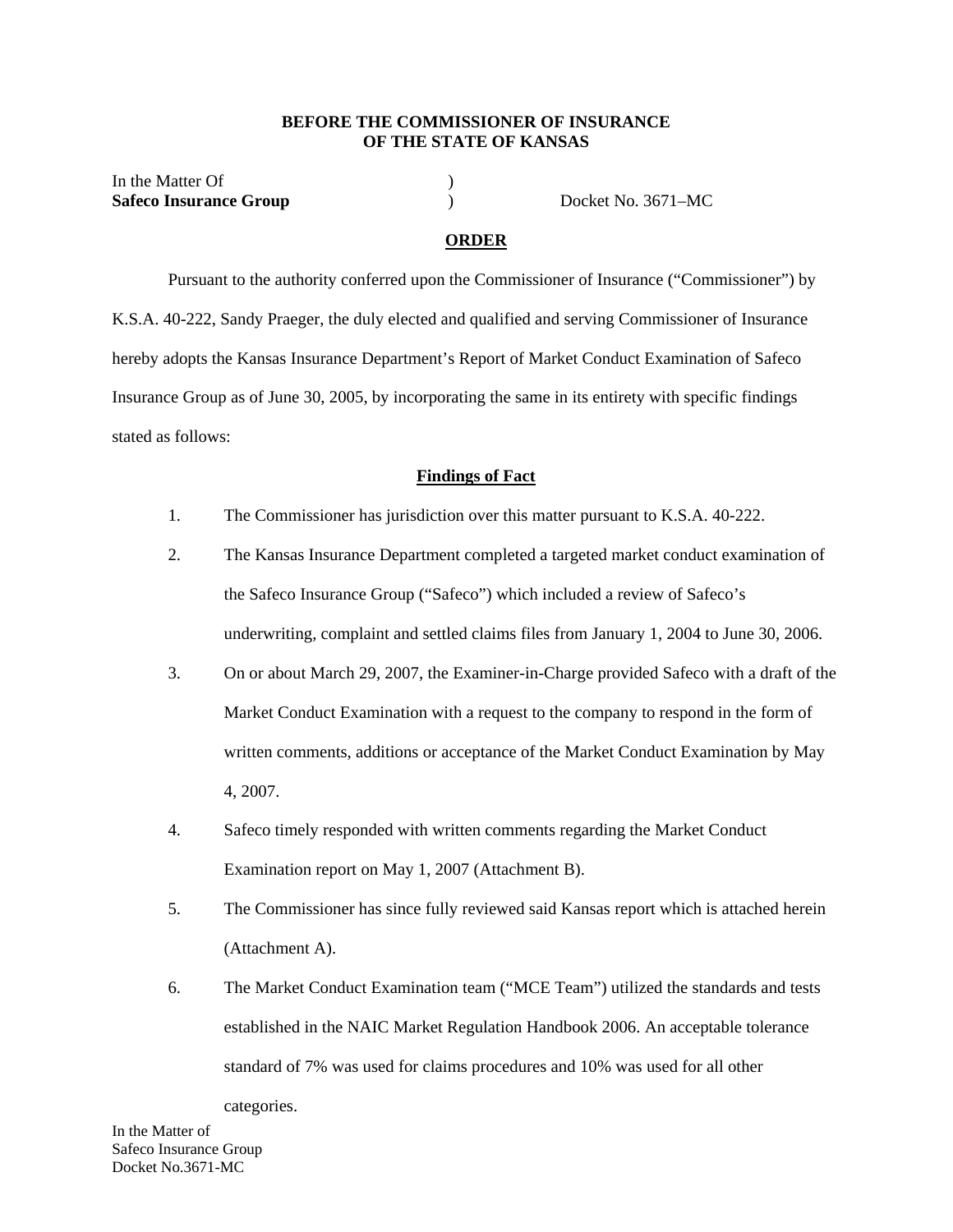# **UNDERWRITING AND RATING**

## 7. **Standard 8: Termination Practices**

- a. Cancellation/non-renewal, discontinuances and declination notices comply with policy provisions and state laws and regulated entity guidelines.
	- i. Thirteen polices in a twenty-five policy sample were non-renewed

because the agent no longer represented the company. There was no offer

by Safeco to the policyholders to renew the policies.

# **Applicable Law**

K.S.A. 40-276a provides, in pertinent part:

- (a) Any insurance company that denies renewal of an automobile liability insurance policy in this state shall give at least 30 days written notice to the named insured, at his last known address, or cause such notice to be given by a licensed agent of its intention not to renew such policy. No insurance company shall deny the renewal of an automobile liability insurance policy except in one or more of the following circumstances or as permitted in subsection (b):
	- (6) when any of the reasons specified as reasons for cancellation in K.S.A. 40-277 are existent, except that (A) when failure to renew is based upon termination of agency contract, obligation to renew will be satisfied if the insurer has manifested its willingness to renew, and (B) obligation to renew is terminated on the effective date of any other automobile liability insurance procured by the named insured with respect to any automobile designated in both policies.

K.S.A. 40-2,125 provides, in pertinent part:

- (a) If the commissioner determines after notice and opportunity for a hearing that any person has engaged or is engaging in any act or practice constituting a violation of any provision of Kansas insurance statutes or any rule and regulation or order thereunder, in which case the commissioner may in the exercise of discretion, order any one or more of the following:
	- (1) Payment of a monetary penalty of not more than \$1,000 for each and every act or violation, unless the person knew or reasonably should have known such person was in violation of the Kansas insurance statutes or any rule and regulation or order thereunder, in which case the penalty shall be not more than \$2,000 for each and every act or violation;

# **Conclusions of Law**

Based upon the Findings of Fact enumerated in Paragraphs #1 through #7 and the Applicable Law above: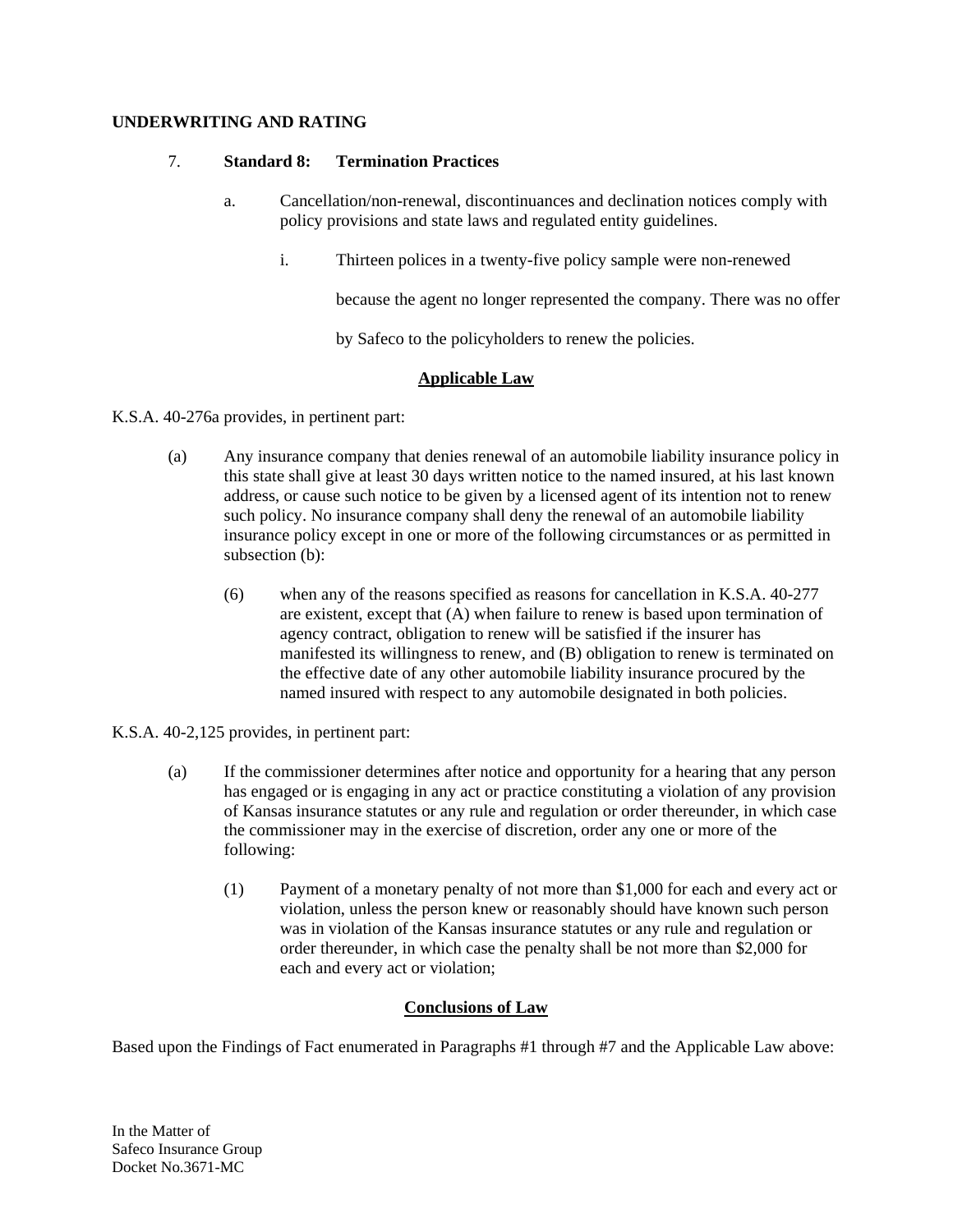### **IT IS THEREFORE ORDERED BY THE COMMISSIONER OF INSURANCE THAT:**

- a. The Kansas Insurance Department's Report of Market Conduct Examination of Safeco Insurance Group ("Safeco") as of June 30, 2005 is herein adopted in its entirety.
- b. Safeco's non-renewal of thirteen policies in a twenty-five policy sample due to the fact the agent no longer represented the company without offer to the policyholders to renew the policies constitutes a violation of K.S.A. 40-276a(a)(6).
- c. Pursuant to K.S.A. 40-2,125, Safeco shall pay a monetary penalty of ONE THOUSAND DOLLARS AND NO/100 (\$1,000.00) due and payable to the Kansas Insurance Commissioner on or before the  $14<sup>th</sup>$  day from the date of this Order for the above-stated violation of K.S.A. 40-276a(a)(6).

IT IS SO ORDERED THIS 15th DAY OF JUNE 2007, IN THE CITY OF TOPEKA, **COUNTY OF SHAWNEE, STATE OF KANSAS.** 



\_/s/ Sandy Praeger\_\_\_\_\_\_\_\_\_\_\_\_\_\_\_\_\_ Sandy Praeger Commissioner of Insurance

By:

\_/s/ John W. Campbell\_\_\_\_\_\_\_\_\_\_\_\_\_\_ John W. Campbell General Counsel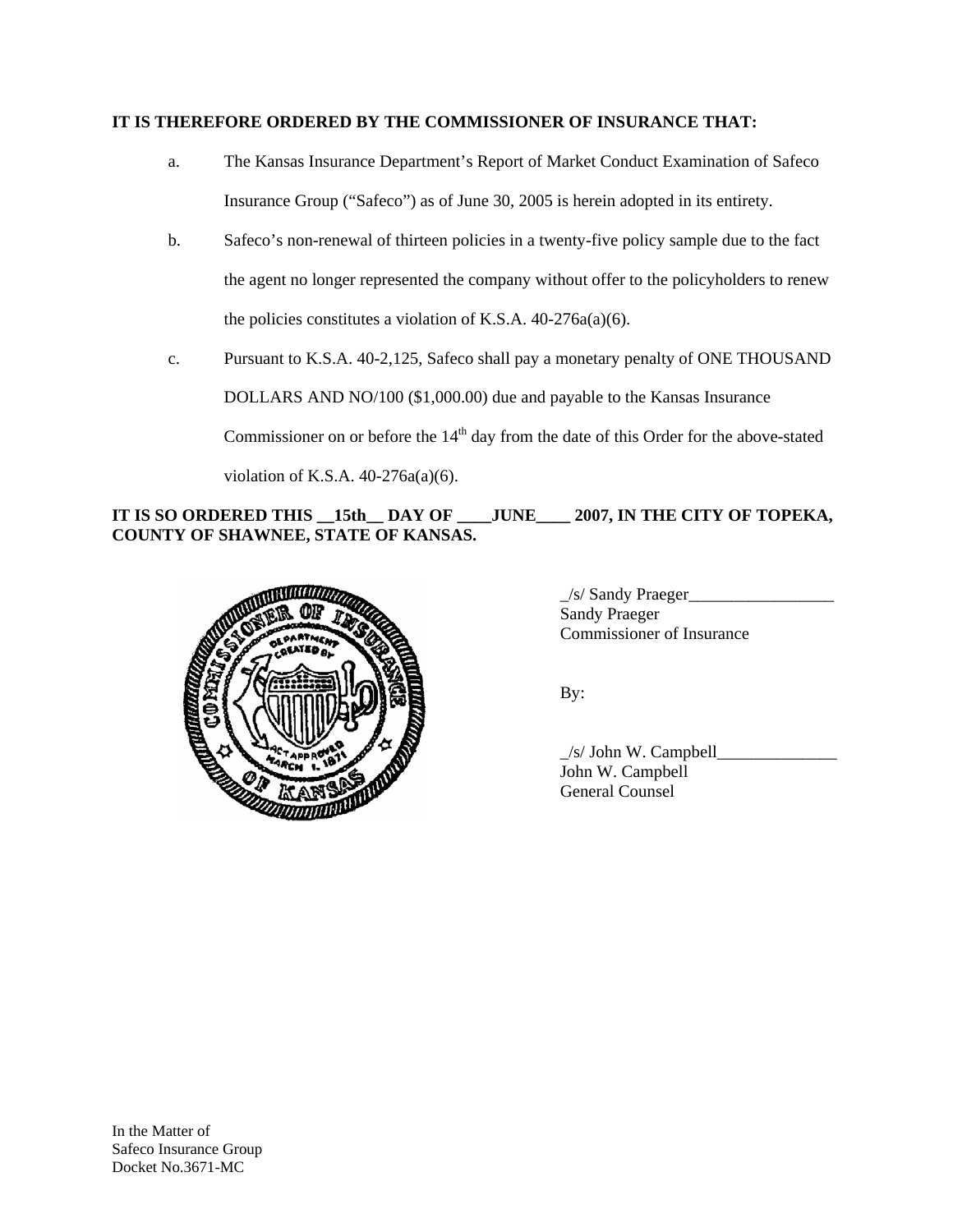# **NOTICE OF RIGHTS**

Safeco Insurance Group ("Safeco") is entitled to a hearing pursuant to K.S.A. 77-537, the Kansas Administrative Procedure Act. If Safeco desires a hearing, the company must file a written request for a hearing with:

 John W. Campbell General Counsel Kansas Insurance Department 420 S.W.  $9<sup>th</sup>$  Street Topeka, Kansas 66612

This request must be filed within fifteen (15) days from the date of service of this Order. If Safeco requests a hearing, the Kansas Insurance Department will notify the Company of the time and place of the hearing and information on procedures, right of representation, and other rights of the parties relating to the conduct of the hearing, before commencement of the same.

If a hearing is not requested in the time and manner stated above, this Order shall become effective as a Final Order upon the expiration of time for requesting a hearing, pursuant to K.S.A. 77-613. In the event Safeco files a petition for judicial review, pursuant to K.S.A. 77-613(e), the agency officer to be served on behalf of the Kansas Insurance Department is:

 John W. Campbell General Counsel Kansas Insurance Department 420 S.W.  $9<sup>th</sup>$  Street Topeka, Kansas 66612